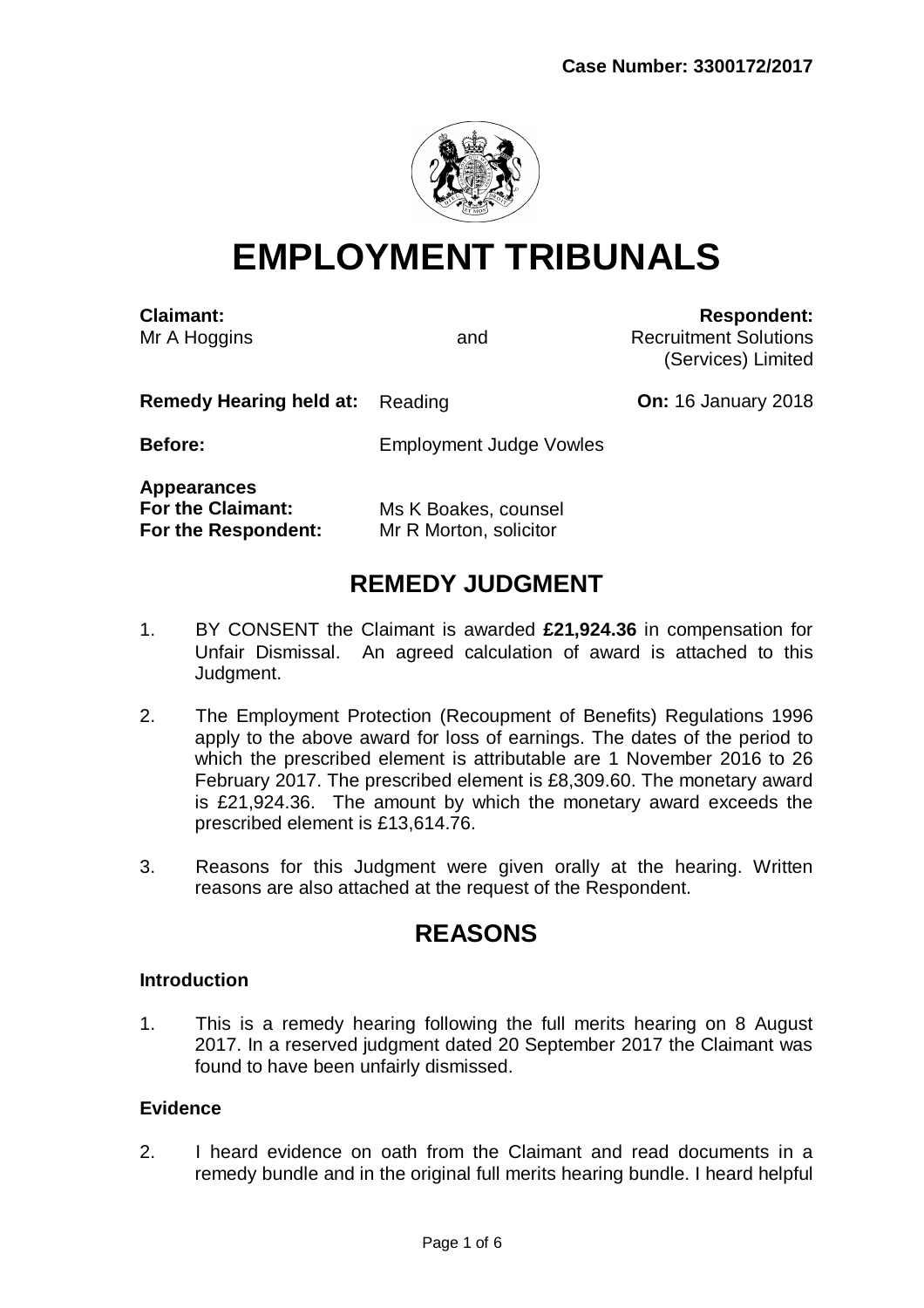submissions from Mr Morton for the Respondent and from Ms Boakes for the Claimant.

#### **Issues**

- 3. The Claimant's rates of pay and dates of employment have been agreed between the parties in an amended schedule of loss. Three areas of disagreement remain between the parties.
- 4. First, whether the Claimant has mitigated his loss under section 123(4) Employment Rights Act 1996. Second, what, if any, increase should be awarded for unreasonable failure to comply with the ACAS Code of Practice under section 207A Trade Union and Labour Relations (Consolidation) Act 1992. Third, what increase should be awarded in the compensatory award under section 38 Employment Act 2002 for failure to provide an updated statement of employment particulars under section 4 Employment Rights Act 1996.
- 5. For the avoidance of doubt, there is no application by the Respondent for a reduction in the compensatory award under the principle in Polkey or by way of contributory conduct.

### **Findings of fact**

- 6. The Claimant was employed by the Respondent from 7 January 2013 until he was dismissed on 5 October 2016 from his employment as a Recruitment Consultant earning £32,000 per annum. The effective date of termination was 31 October 2016.
- 7. During October 2016 the Claimant worked for one week as an agency worker for the Respondent but further work was, he said, then denied him.
- 8. In mid-November 2016 he got married and spent two weeks away on honeymoon. Thereafter, in the period December 2016 to February 2017, he had decided not to seek any further employment in the recruitment industry. He never enquired about or applied for such work but sought jobs in the leisure and fitness industries. He was unsuccessful but eventually secured part-time employment with UPS on 27 February 2017 as a sorter/loader at a salary of £11,190 per annum. He said that he sought promotion internally thereafter within UPS and did not seek any alternative work outside UPS. No promotion within UPS has to date been forthcoming.
- 9. In June 2017 the Claimant applied to join Test Valley police force as a Police Constable. He received a provisional offer on 17 November 2017 with a start date of 12 March 2018 subject to medical and fitness tests which he is confident in passing. His starting salary will be £19,977 per annum.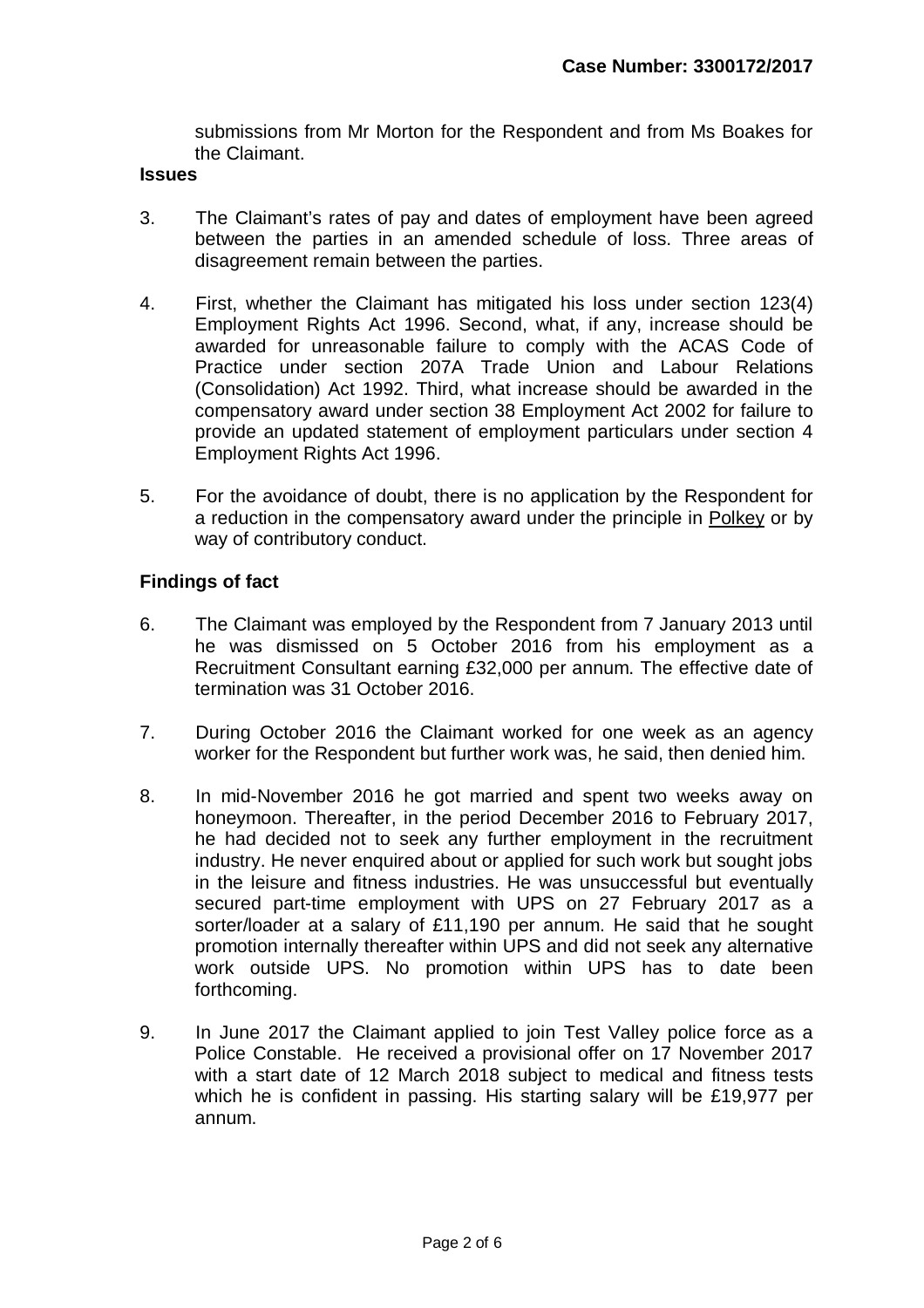10. Accordingly, at the date of this hearing 16 January 2018, the Claimant is employed part-time by UPS awaiting the start of his police career on 12 March 2018.

### **Mitigation**

11. Section 123(4) of the Employment Rights Act 1996 provides that:

*(4) In ascertaining the loss sustained by the claimant, the tribunal shall apply the same rule concerning the duty of a person to mitigate his loss as applies to damages recoverable under the common law of England and Wales.*

12. In Archbold Freightage Ltd v Wilson [1974] IRLR 10 it was said that:

*"The dismissed employee's duty to mitigate his or her loss will be fulfilled if he or she can be said to have acted as a reasonable person would do if he or she had no hope of seeking compensation from his or her previous employer."*

13. In Savage v Saxena [1998] ICR 357 the Employment Appeal Tribunal recommended a three step approach to determining whether an employee has failed to mitigate his loss:

*"1. Identify what steps should have been taken by the claimant to mitigate his or her loss. 2. Find a date upon which such steps would have produced an alternative income; and 3. Thereafter reduce the amount of compensation by the amount of income which would have been earned."*

- 14. The burden of proof rests upon the Respondent to show a failure to mitigate by the Claimant.
- 15. In determining whether an employee has sufficiently mitigated his loss, much will depend on variables such as local levels of unemployment, whether the employee's skills are readily transferable to other available employment, and the personal characteristics of the employment.
- 16. In Tandem Bars Ltd v Pilloni [2012] EAT/0050/12 the Employment Appeal Tribunal stressed that rather than concentrating on what the employee actually did to find work, the Tribunal's focus should be on the steps that were reasonable for him or her to take in the circumstances.
- 17. I am required to consider what steps were reasonable for the Claimant to take in his prevailing circumstances. His personal circumstances are as follows. He is now 29 years of age. He is fit, intelligent and clearly motivated to succeed. He does not have a car and says that there is no public transport in his village. In my view it is not reasonable to expect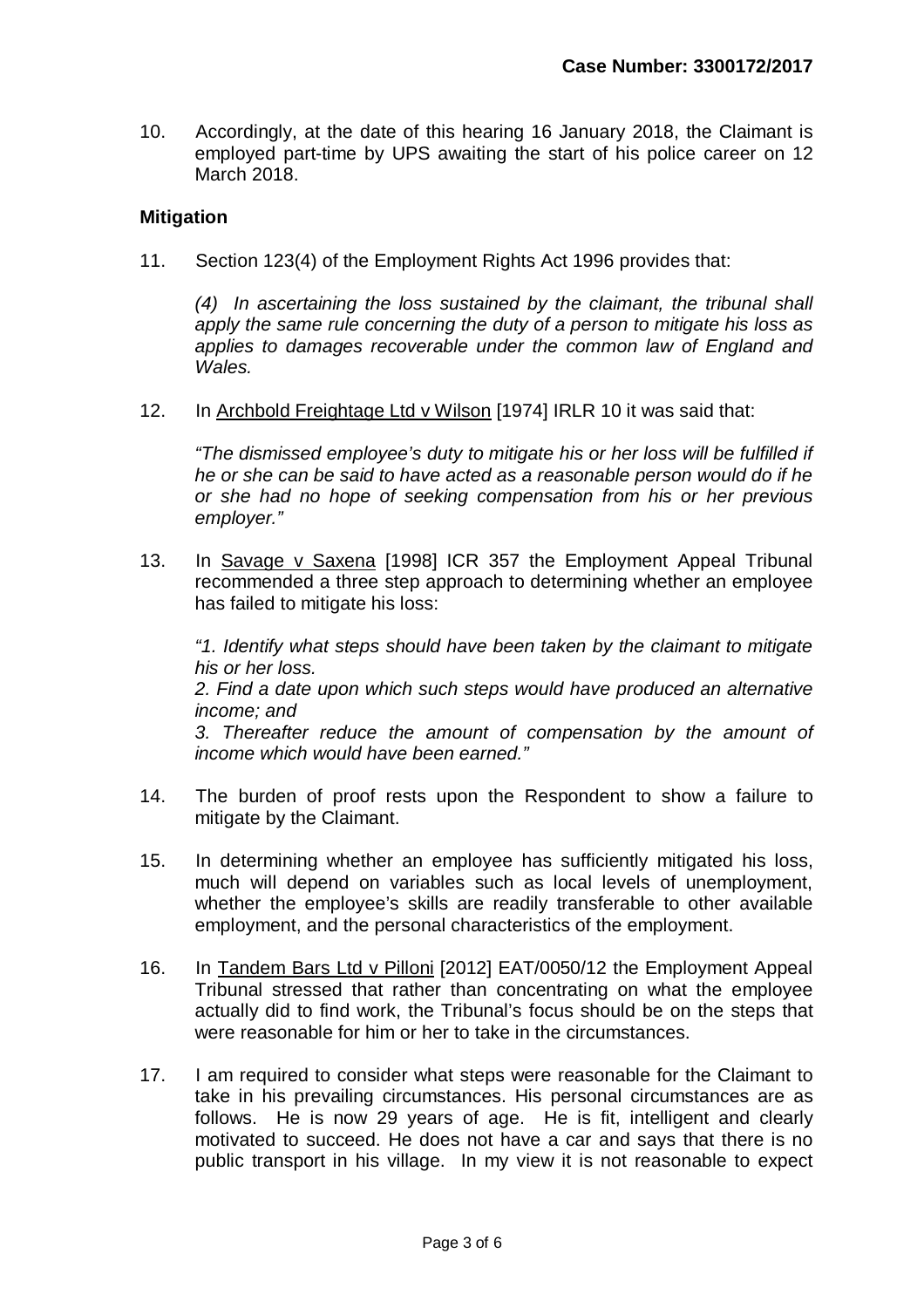suitable alternative employment to be available in his village, and it is not unreasonable to expect him to purchase a car to assist in mitigating his loss. He holds a driving licence.

- 18. I do not consider that his marriage or his honeymoon made any significant impact on his ability to mitigate his loss. Indeed, the Claimant said that he made an application for a job whilst on honeymoon.
- 19. It is wrong to say that the Respondent has not produced evidence of job opportunities sufficient to satisfy the burden of proof regarding the Claimant's duty to mitigate his loss. Evidence was given on oath in crossexamination by the Claimant on these matters and the documentary evidence in the two bundles was not challenged.
- 20. The Respondent has produced 11 job adverts during the period 27 March 2017 to 21 April 2017 for Recruiting Consultants and Trainee Consultants. All the jobs appear to be within commuting distance of the Claimant's home in Abingdon. The salaries range from £17,000 to £30,000 per annum. In cross-examination the Claimant confirmed that if he was seeking further employment in the recruiting industry it is likely he would be qualified for at least some of those jobs and that he would be interested in applying for them.
- 21. It was also wrong to suggest that he would fail due to a lack of necessary sales training or experience or performance. The evidence at the full merits hearing was that during 2015, and previously, the Claimant was very successful in his role as a Consultant and it was his reduced sales performance in the first 9 months of 2016 which gave rise to his dismissal. Before that, he had a proven track record of excellent performance.
- 22. In my view it would have been reasonable for the Claimant to have sought employment in his field of expertise of Recruitment Consultancy before looking elsewhere for what would inevitably be lower paid jobs. Consultant and Trainee Consultant jobs were clearly available in March and April 2017. It is reasonable to assume that similar vacancies were available both before and after that period, which is simply a snapshot period.
- 23. Making an estimate on the available evidence before me, I find that, given his track record of success in 2015 and before, it was likely he would have been successful had he applied for some of those jobs. He failed, however, to even test the market by researching vacancies and making formal applications rather than making a couple of informal enquiries of former colleagues. In cross-examination he accepted that three of his former colleagues who were still working at the Respondent when he left, have themselves also left and since secured employment as Recruitment Consultants.
- 24. In these circumstances, I find that the Claimant has failed to fully mitigate his loss. If he had taken reasonable steps, he could have successfully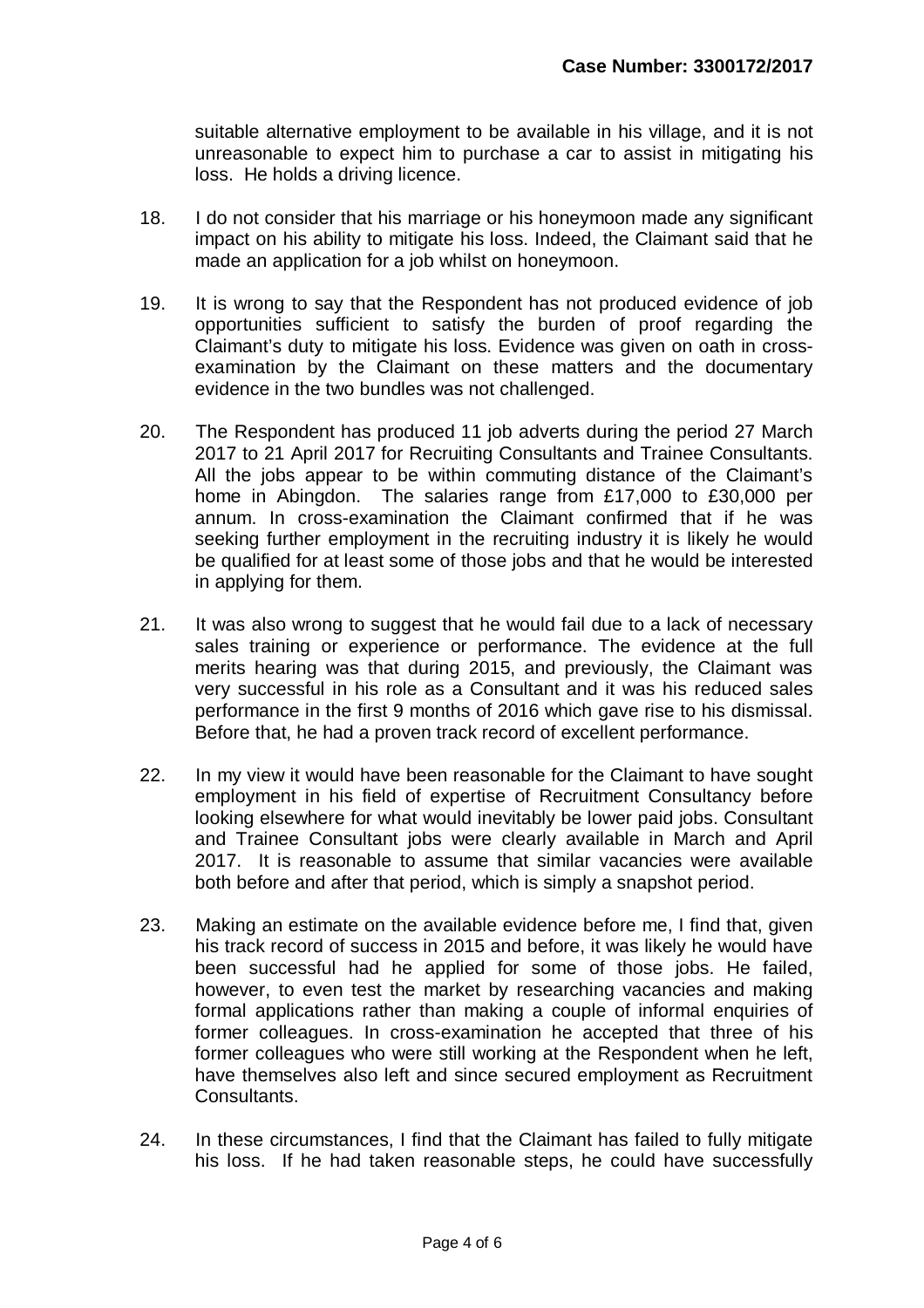secured an alternative position within the recruitment industry. He could and should have done so no later than 30 April 2017, that is 6 months after his dismissal. If he had done so, taking account of his previous experience and the positions and salaries available, I estimate that by that date, he would have secured one of those positions earning at least £23,000 per annum.

- 25. Thereafter, it is likely that with the hard work and dedication of which he is clearly capable, he would have achieved his former salary of £32,000 or thereabouts within the next 6 months, that is by 30 September 2017 which is approximately one year after his dismissal.
- 26. I therefore find that it is just and equitable to award full loss of earnings for the period 1 November 2016 to 30 April 2017. Then to award the difference between £23,000 and £32,000 per annum for the next 5 months up to 30 September 2017. I make no award for future loss of earnings and the Claimant will have to give credit for his actual earnings during those periods.

# **Failure to comply with ACAS Code of Practice**

- 27. As set out in paragraph 37 of the Tribunal's judgment, there was no process followed regarding the dismissal and there was no offer of an appeal. But there was some capability process which preceded it. There were at least two meetings at which the Claimant was warned about his performance, warned about the consequences of failure to improve, and given some opportunity to improve although of course that opportunity was unreasonably cut short.
- 28. There was an unreasonable failure to comply with the Code of Practice, but not a complete failure. It is just and equitable to award a 15% increase for unreasonable failure to comply with the ACAS Code of Practice.

# **Failure to Give an Updated Statement of Employment Particulars**

- 29. This failure under section 38 Employment Act 2002 is admitted. There was a duty under section 4 Employment Rights Act 1996 to provide an updated statement of employment particulars but again, not a complete failure. The Claimant had the original statement and it was on promotion to Recruitment Consultant between the dates of October 2013 to February 2015 that the failure occurred. This was not a case where there was a complete failure to provide any particulars of employment, nor was it a case where the Claimant had asked for particulars and they had been refused. It is just and equitable to award 2 weeks' pay for that failure.
- 30. Those are my findings and my decisions. Given those decisions on mitigation and increases under section 207A and section 38, I suggest that I could leave the parties to agree the detailed calculations.